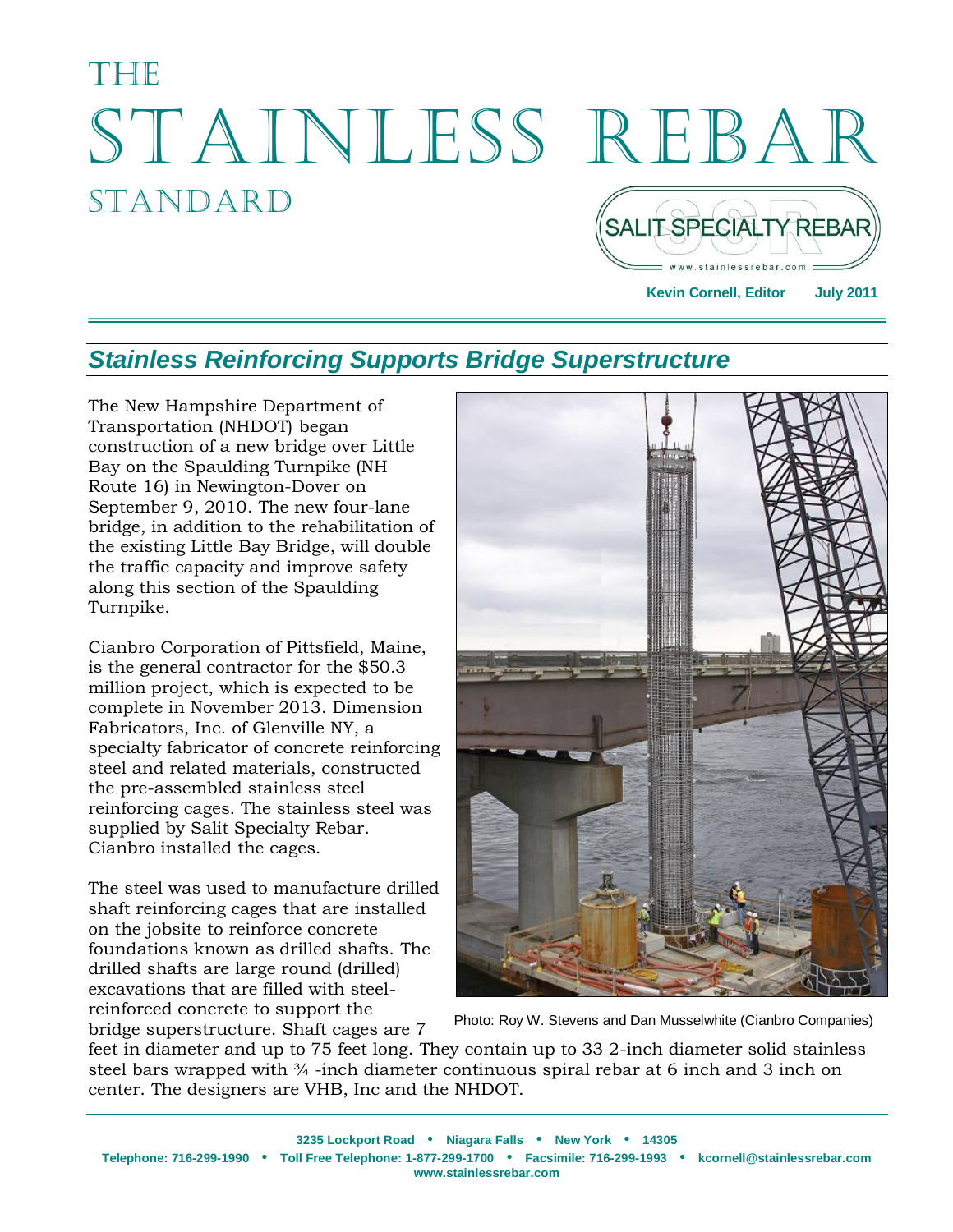### *South Punalu'u Stream Bridge Goes Stainless*

In 2011, the 83-year-old South Punalu'u Stream Bridge was replaced with a new structure reinforced with stainless steel rebar that will meet vehicular load, safety, and seismic standards. Construction for the project was 100-percent federally funded by the American Recovery and Reinvestment Act (ARRA).



Old Punalu'u Bridge photo. Source: Hawaii DOT



Rendering of cross-section of new bridge. Source: Hawaii DOT

Phase I created a temporary diversion route that detoured traffic around the existing bridge. The bridge was replaced in Phase II with a three-span, reinforcedconcrete bridge, 160 feet long, with two 12-foot-wide lanes and two 8-foot-wide shoulders. A shielded walk/bikeway complying with requirements of the Americans with Disabilities Act was included, and the roads immediately approaching the bridge reconstructed. When completed, traffic was returned to the original traffic pattern and the

temporary route removed. The bridge was designed to ensure that the structure could accommodate the volume of debris-loaded flow during major storms.

Built on Kamehameha Highway in 1926, the narrow bridge runs through the beachside town of Punalu'u and over the southern mouth of Oahu's Punalu'u Stream just a few hundred feet from the Pacific Ocean. The highway serves as the main thoroughfare connecting communities on the north eastern coast of Oahu and carries an average 10,000 vehicles every day.

Because of the marine environment of the bridge, The Hawaii Department of Transportation opted for stainless steel reinforcement. Salit Specialty Rebar supplied 30,000 pounds of Grade 2205 stainless steel. Grade 2205 is the most widely used duplex (ferritic/austenitic) stainless steel grade. It finds applications due to its excellent corrosion resistance and high strength



Source of image: http://www.recovery.gov/Pages/default.aspx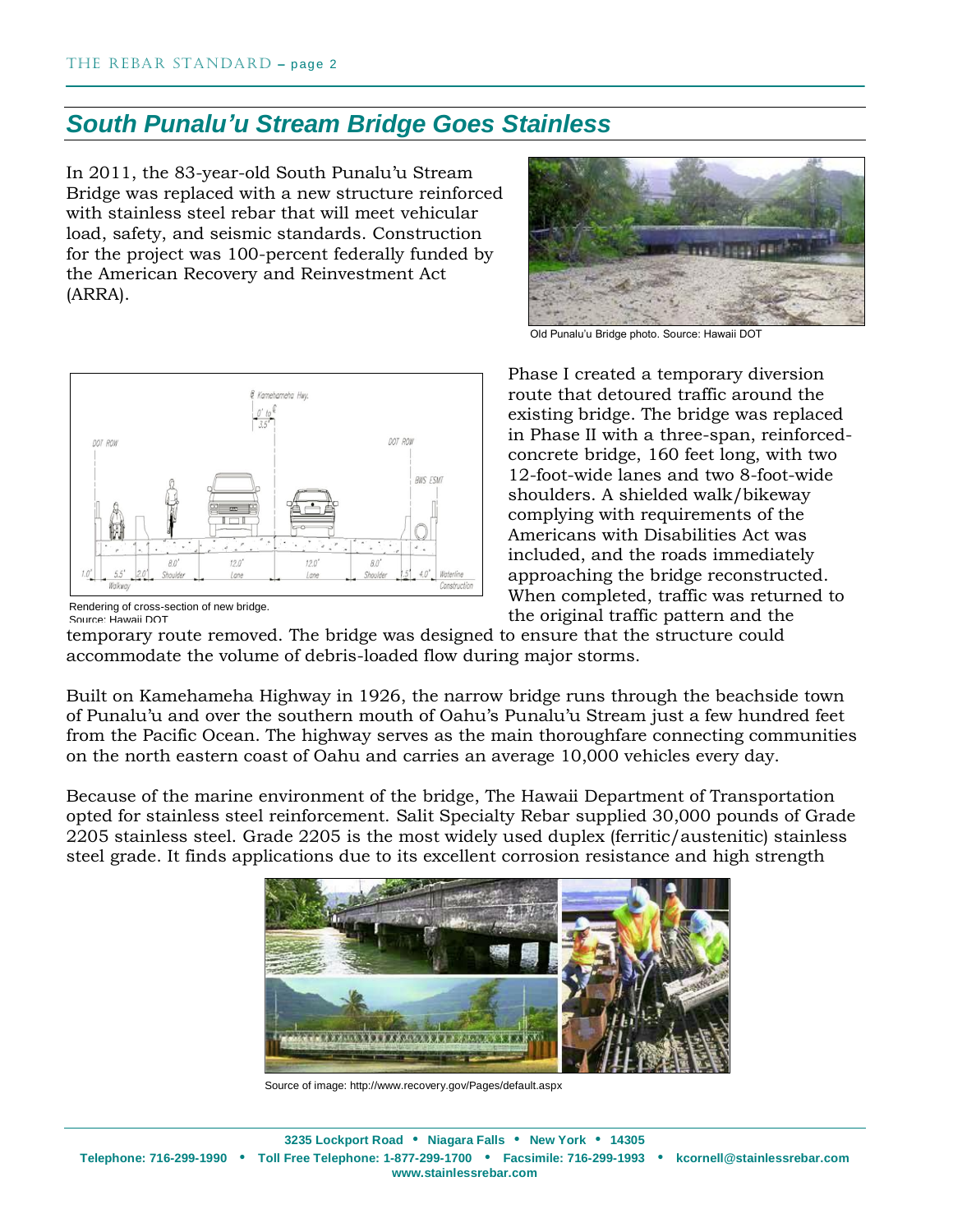## *Stainless Steel Used in FDR Four Freedoms Park in New York City*

The FDR Four Freedoms Park is an example where stainless steel rebar is used in association with special projects. Although it is common for stainless steel rebar to be used in bridge elements and building components, stainless steel is also used for special projects located in marine environments.

Salit Specialty Rebar (SSR) supplied steel to Port Morris Tile and Marble Corporation who won the \$1.8 million contract that involves the creation of a monolithic stone room at the tip of the island. The room is made up of roughly 125 solid limestone blocks each weighing 76,000 pounds, fabricated and quarried by North Carolina Granite Co. The steel was used in the foundation to support the architectural



Photo: Courtesy of Anthony Vespa, Port Morris Tile

structure containing the FDR sculpture. SSR shipped about 5,000 pounds of #11 Type 2205 stainless steel to the site. Port Morris Tile and Marble Corporation was the installer.

The sculpture of President Franklin D. Roosevelt seated in a wheelchair, interacting with a disabled child, was under construction in the spring and summer of 2011 on Roosevelt Island in New York City. The Memorial is in Southpoint Park, south of the hospital where survivors of polio, the disease that disabled Roosevelt, benefited from the pioneering use of ventilators.

#### *New Bridge on the Alaska Highway Reinforced with Stainless Steel*



Widening of Highway 97 to four lanes. Photo courtesy of Focus Corporation, www.focus.ca

The Stone Creek Bridge on the Alaska Highway was replaced with a four-lane bridge using stainless steel rebar in its columns, beams and deck. Built in 1957, the bridge had approached the end of its service life. The project included increasing 1.5km of Highway 97 (Alaska Highway) south of the bridge to four-lanes to connect with the existing four-lane section constructed in 2005 and 2006. Construction was completed in the spring of 2011.

 Salit Specialty Rebar (SSR) shipped about 100,000 pounds of XM28 material. The steel was

used in the wing walls, parapet walls, deck, abutment diaphragms, and parapets. The deck is 22.75m wide and 73m long. LMS Steel Reinforcing Group in Surrey, B.C. installed the rebar.

The Alaska Highway in Northern British Columbia stretches from Prince George north to Watson Lake and the British Columbia-Yukon border, a distance of just over 700 miles (1140 km). The highway runs through the northeast of the province, which remains mostly undeveloped and sparsely populated. It ensures the movement of goods and people across the region for the benefit of residents and travellers alike. The \$12million project was part of the \$290million infrastructure investment, announced by the Government of Canada and the Province of British Columbia.